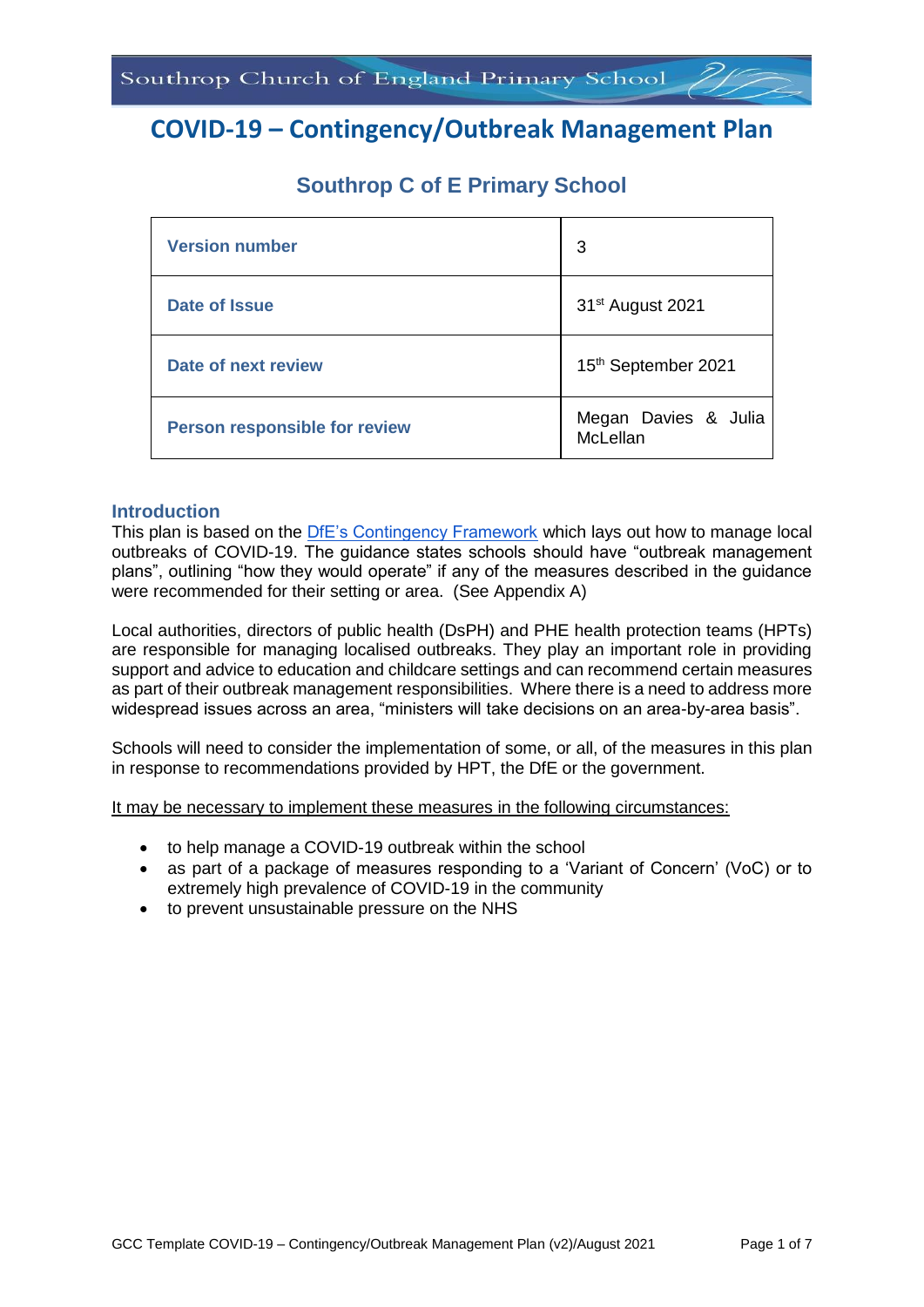#### **Roles and responsibilities**

**The person responsible for notifying HPT of a COVID-19 outbreak** 

| <b>Megan</b>  | $Co-$              | 01367  | mdavies@southrop.gloucs.sch.uk |
|---------------|--------------------|--------|--------------------------------|
| <b>Davies</b> | <b>Headteacher</b> | 850246 |                                |

### **What do I do if....?**

This is not an exhaustive list but is intended to provide scenarios to help answer school queries. Schools should refer to the GCC Covid-19 response checklist 2021/22 and (latest version) of PHE SW Schools Flowchart before contacting the CovidSchoolEnquiries advice line or local HPT.

| a pupil/staff has symptoms<br>at school             | Symptomatic person needs to be isolated immediately<br>Book a PCR test at a testing site within 48 hours. Only the person<br>with symptoms needs a test. Continue to isolate whilst waiting for<br>the results.<br>Enhanced cleaning carried out |
|-----------------------------------------------------|--------------------------------------------------------------------------------------------------------------------------------------------------------------------------------------------------------------------------------------------------|
| a pupil/staff with symptoms<br>tests positive       | Continue to isolate for 10 days. Isolation should start from the date<br>of positive test or onset of symptoms.<br>Pupil/staff to liaise with NHS test and trace for close contact<br>purpose and inform school of positive result               |
|                                                     | Consider whether and how to communicate information on positive<br>cases to parents and the school community, this could be through a<br>'warn and inform' letter.                                                                               |
|                                                     | Enhanced cleaning to be carried out                                                                                                                                                                                                              |
|                                                     | Record details of the positive case using the Educational Settings<br><b>Cases Template</b>                                                                                                                                                      |
|                                                     | Schools to identify any close contact co-workers and report these to<br>the self-isolation hub (020 3743 6715).                                                                                                                                  |
| a pupil/staff with symptoms<br>tests negative       | Inform https://www.gov.uk/report-covid19-result and school of<br>negative result                                                                                                                                                                 |
|                                                     | Return to school/work when better                                                                                                                                                                                                                |
| a parent reports their child<br>has symptoms and is | Record child's absence as Covid using DfE attendance code X02 or<br>X01 if child is non-compulsory school age.                                                                                                                                   |
| staying home                                        | Keep in contact with family for update.                                                                                                                                                                                                          |
|                                                     | Refer to school attendance policy procedures for any concerns<br>about persistent absenteeism                                                                                                                                                    |
| a pupil with no symptoms<br>tests positive          | Continue to isolate for 10 days.                                                                                                                                                                                                                 |
|                                                     | Isolation should start from the date of positive test.                                                                                                                                                                                           |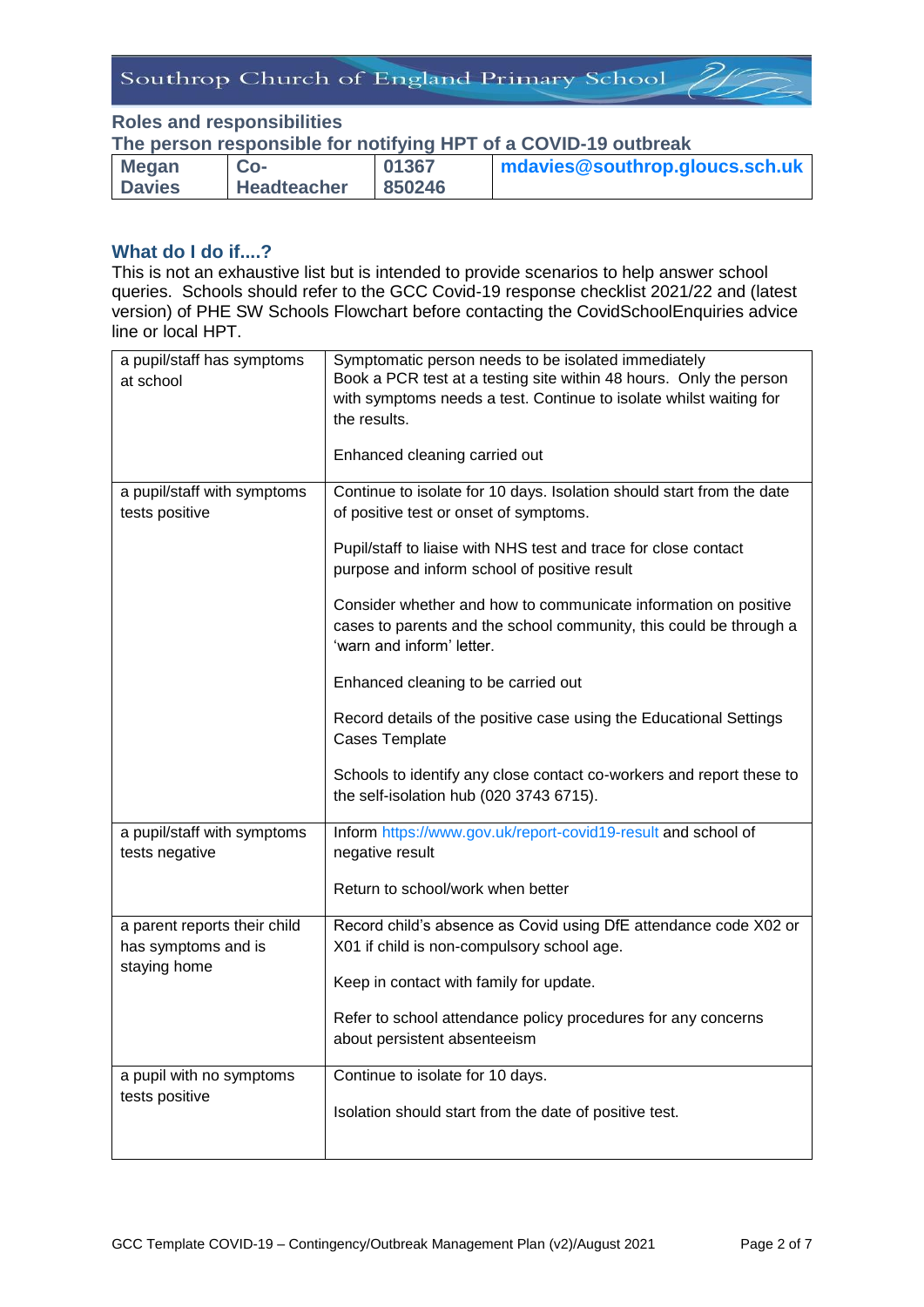| Southrop Church of England Primary School                                         |                                                                                                                                                                               |  |
|-----------------------------------------------------------------------------------|-------------------------------------------------------------------------------------------------------------------------------------------------------------------------------|--|
|                                                                                   | Pupil/staff to liaise with NHS test and trace for close contact<br>purpose and inform school of positive result                                                               |  |
|                                                                                   | Consider whether and how to communicate information on positive<br>cases to parents and the school community, this could be through a<br>'warn and inform' letter.            |  |
|                                                                                   | Enhanced cleaning carried out                                                                                                                                                 |  |
|                                                                                   | Record details of the positive case using the Educational Settings<br>Cases Template                                                                                          |  |
|                                                                                   | Schools to identify any close contact co-workers and report these to<br>the self-isolation hub (020 3743 6715).                                                               |  |
| a pupil with symptoms or<br>who should be self-isolating<br>still comes to school | The Headteacher should refuse the pupil if, in their reasonable<br>judgement, it is necessary to protect other pupils and staff from<br>possible infection with COVID-19      |  |
|                                                                                   | School to liaise with home                                                                                                                                                    |  |
| someone in a pupil's/staff<br>household has symptoms or<br>tests positive         | Fully vaccinated or aged under 18 years and 6 months are not<br>legally required to self-isolate if household contact has tested<br>positive for COVID-19                     |  |
|                                                                                   | If well and not showing any symptoms should attend school                                                                                                                     |  |
| a close contact of a<br>confirmed case then has                                   | Symptomatic person needs to isolate immediately and book a PCR<br>test at a testing site within 48 hours.                                                                     |  |
| symptoms/tests positive                                                           | Continue to isolate whilst waiting for your results.                                                                                                                          |  |
|                                                                                   | For a positive result the individual will need to follow PHE guidance<br>and continue isolation period.                                                                       |  |
|                                                                                   | Inform https://www.gov.uk/report-covid19-result and school of<br>positive result                                                                                              |  |
| the outbreak threshold is<br>reached                                              | Establish if close mixing has taken place (i.e. form group, class,<br>subject group, friendship group mixing at break times, sports team,<br>afterschool club/activity group) |  |
|                                                                                   | Refer to school's outbreak management plan<br>Contact DfE helpline and local HPT                                                                                              |  |

#### **When and how to seek public health advice**

For most education and childcare settings, whichever of these thresholds is reached first:

- 5 children, pupils, students or staff, who are likely to have mixed closely, test positive for COVID-19 within a 10-day period; or
- 10% of children, pupils, students or staff who are likely to have mixed closely test positive for COVID-19 within a 10-day period
- There are any admissions to hospital for COVID-19
- You are having problems implementing the control measures.
- You have applied the control measures and are still seeing a significant rise in cases.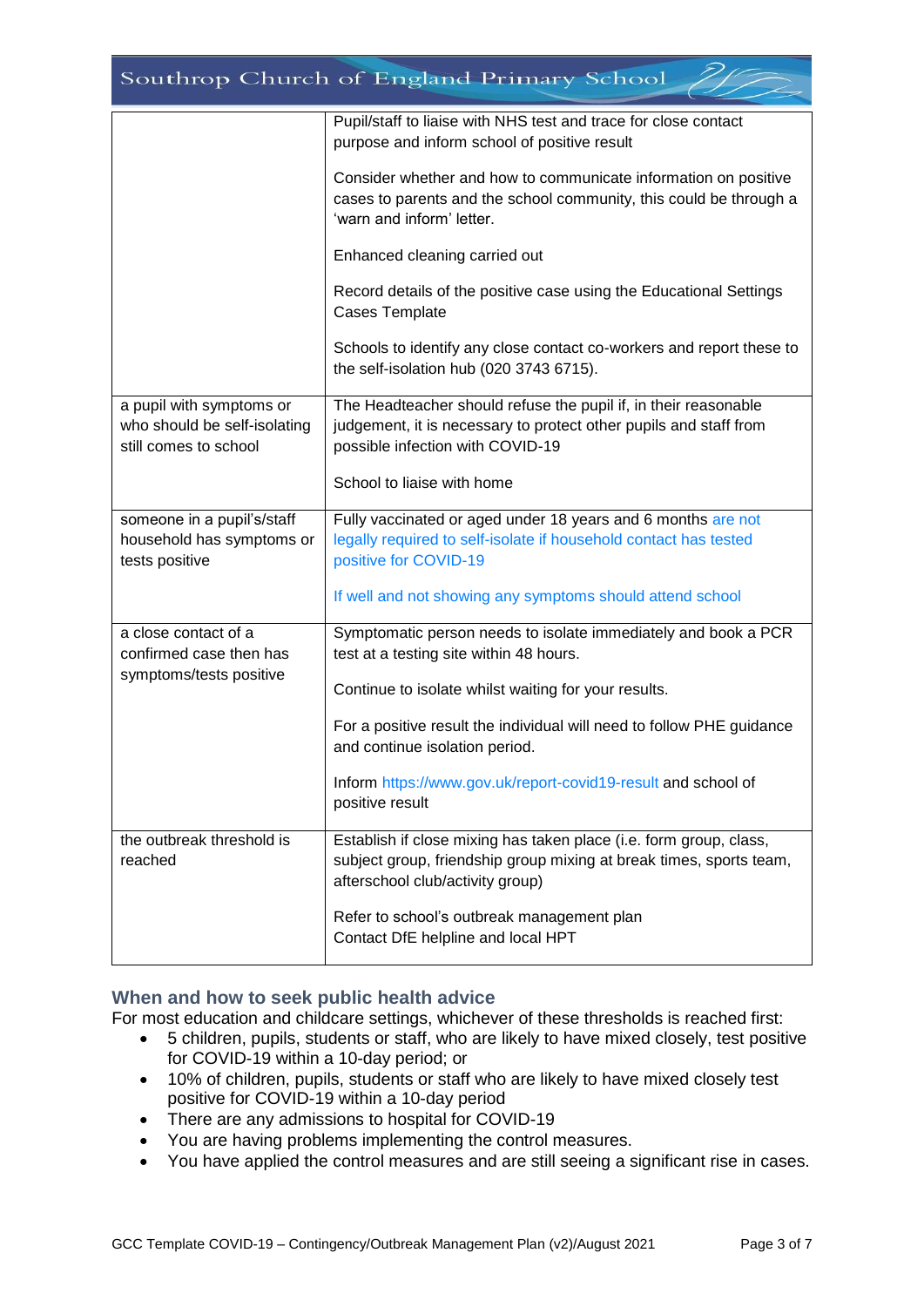For special schools, residential settings, and settings that operate with 20 or fewer children, pupils, students and staff at any one time:

 2 children, pupils, students and staff, who are likely to have mixed closely, test positive for COVID-19 within a 10-day period

If and when outbreaks occur, providers should work with the local HPT to identify any additional measures to put in place by contacting [Healthprotection@gloucestershire.gov.uk](mailto:Healthprotection@gloucestershire.gov.uk)

All settings should seek public health advice if a pupil, student, child or staff member is admitted to hospital with COVID-19. They can do this by phoning the DfE helpline (0800 046 8687, option 1), or in line with other local arrangements. Hospitalisation could indicate increased severity of illness or a new variant of concern. Settings may be offered public health support in managing risk assessments and communicating with staff and parents.

#### **Actions to consider once a threshold is reached**

Review and reinforce the testing, hygiene and ventilation measures already in place.

**Consider** 

- whether any activities could take place outdoors, including exercise, assemblies, or classes
- ways to improve ventilation indoors, where this would not significantly impact thermal comfort
- one-off enhanced cleaning focussing on touch points and any shared equipment

If and when outbreaks occur, providers should work with the local HPT to identify any additional control measures to put in place by contacting [Healthprotection@gloucestershire.gov.uk](mailto:Healthprotection@gloucestershire.gov.uk)

Settings may wish to seek additional public health advice if they are concerned about transmission in the setting, either by phoning the DfE helpline (0800 046 8687, option 1) or in line with other local arrangements.

The [COVIDSchoolenquiries@gloucestershire.gov.uk](mailto:COVIDSchoolenquiries@gloucestershire.gov.uk) email is available for providing Covid support and advice relating to educational matters. If your enquiry is to solely report and notify of an outbreak please contact [Healthprotection@gloucestershire.gov.uk](mailto:Healthprotection@gloucestershire.gov.uk)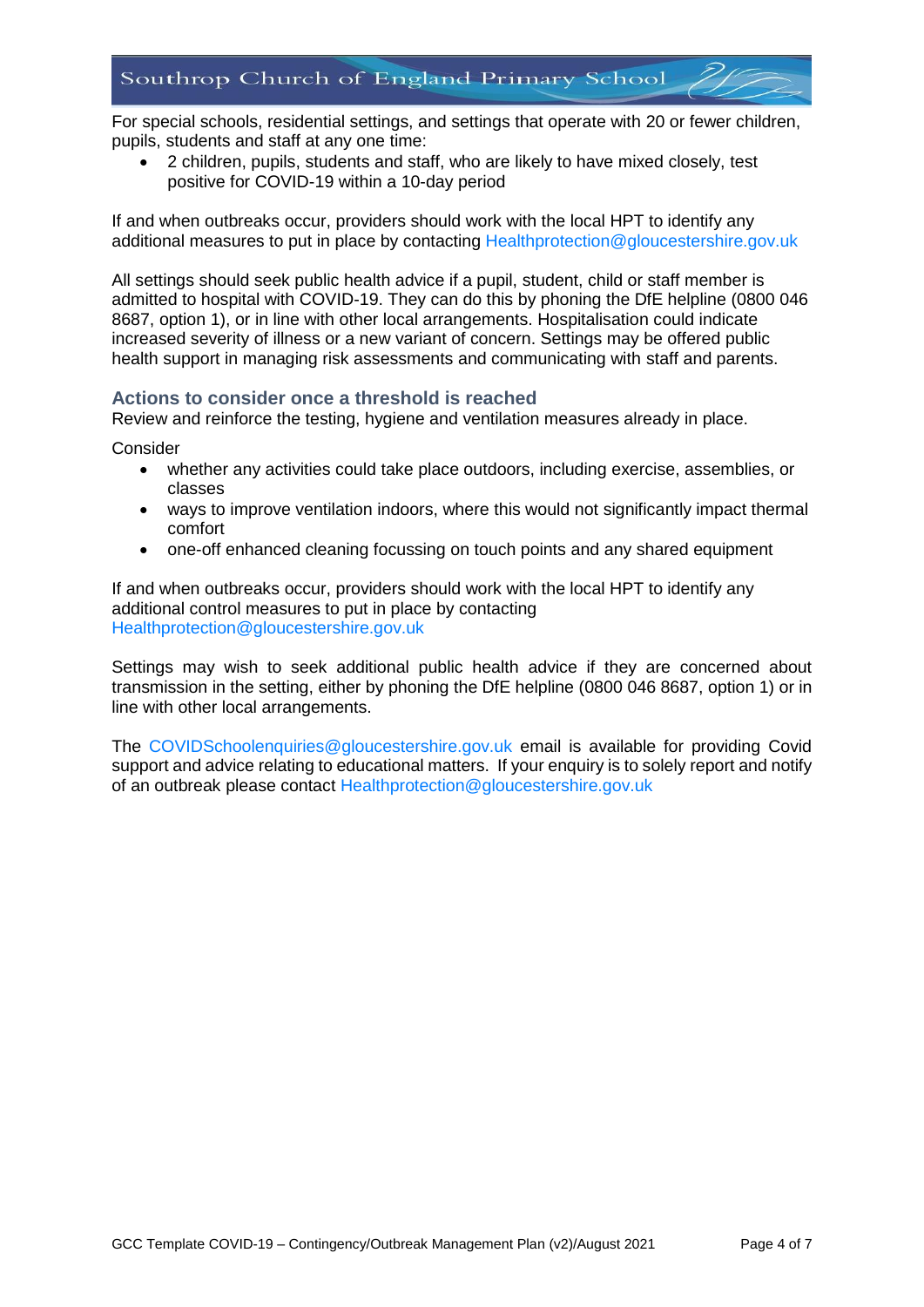# **APPENDIX A**

### **Additional control measures**

Details on the types of control measures schools might be asked to put in place by their local HPT to manage an outbreak may include:

| <b>Additional</b>      | Primary, Secondary, Special and other FE settings                                                                                                                                     |
|------------------------|---------------------------------------------------------------------------------------------------------------------------------------------------------------------------------------|
| <b>Control Measure</b> |                                                                                                                                                                                       |
|                        |                                                                                                                                                                                       |
| Review and             | The school will continue to review and reinforce testing, hygiene, ventilation and follow PHE advice on self-isolation and managing confirmed                                         |
| reinforce existing     | cases of COVID-19.                                                                                                                                                                    |
| control measures       | Checklist                                                                                                                                                                             |
|                        | The school will ensure:-                                                                                                                                                              |
|                        | it has sufficient supplies for on-site ATS and LFD home test kits, PPE, face coverings, cleaning materials and hand washing/sanitising liquids                                        |
|                        | that meet DfE/PHE requirements;                                                                                                                                                       |
|                        | an enhanced cleaning schedule is in place which includes frequent cleaning of rooms, shared areas and equipment that are used by different                                            |
|                        | groups and frequently touched surfaces;                                                                                                                                               |
|                        | verbal reminders are given about frequent hand washing and posters are displayed to promote Covid-19 hygiene awareness;<br>$\bullet$                                                  |
|                        | suitable and sufficient bins are provided to support pupils/students and staff to follow the 'catch it, bin it, kill it' approach;<br>$\bullet$                                       |
|                        | sufficient tissues are in all rooms;<br>$\bullet$<br>occupied spaces are kept well ventilated i.e. windows, doors and roof vents opened to increase air flow, rooms purged after use; |
|                        | $\bullet$<br>any individual who becomes unwell with COVID-19 symptoms will be isolated, sent home and provided with information on what to do next;<br>$\bullet$                      |
|                        | confirmed cases are managed by following PHE guidance;<br>$\bullet$                                                                                                                   |
|                        | all visitors and key contractors are aware of the school's control measures and ways of working.<br>$\bullet$                                                                         |
|                        |                                                                                                                                                                                       |
|                        | We will consider:                                                                                                                                                                     |
|                        | whether any activities could take place outdoors, including exercise, assemblies, or classes;                                                                                         |
|                        | ways to improve ventilation indoors, where this would not significantly impact thermal comfort;                                                                                       |
|                        | installing CO2 monitors to identify where air ventilation needs to be improved.                                                                                                       |
| Testing at home        | All staff and students (secondary only) will be reminded to undertake twice weekly testing. This will be done by insert here (e.g. verbal briefings,                                  |
|                        | letter, text, email, and website).                                                                                                                                                    |
|                        | We will ensure:                                                                                                                                                                       |
|                        |                                                                                                                                                                                       |
|                        | the school has sufficient stock of LFD test kits for distribution to staff and students;<br>$\bullet$                                                                                 |
|                        | if a staff member/student has a positive LFD result then they will be encouraged to take a free PCR test within 48 hours;                                                             |
|                        | if a staff member/student has a positive PCR test then they must self isolate, liaise with NHS test and trace to identify close contacts, inform                                      |
|                        | school of result and follow PHE guidance;                                                                                                                                             |
|                        | if a staff member/student has a negative PCR test they should attend school as normal, as long as the individual doesn't have COVID-19                                                |
|                        | symptoms.                                                                                                                                                                             |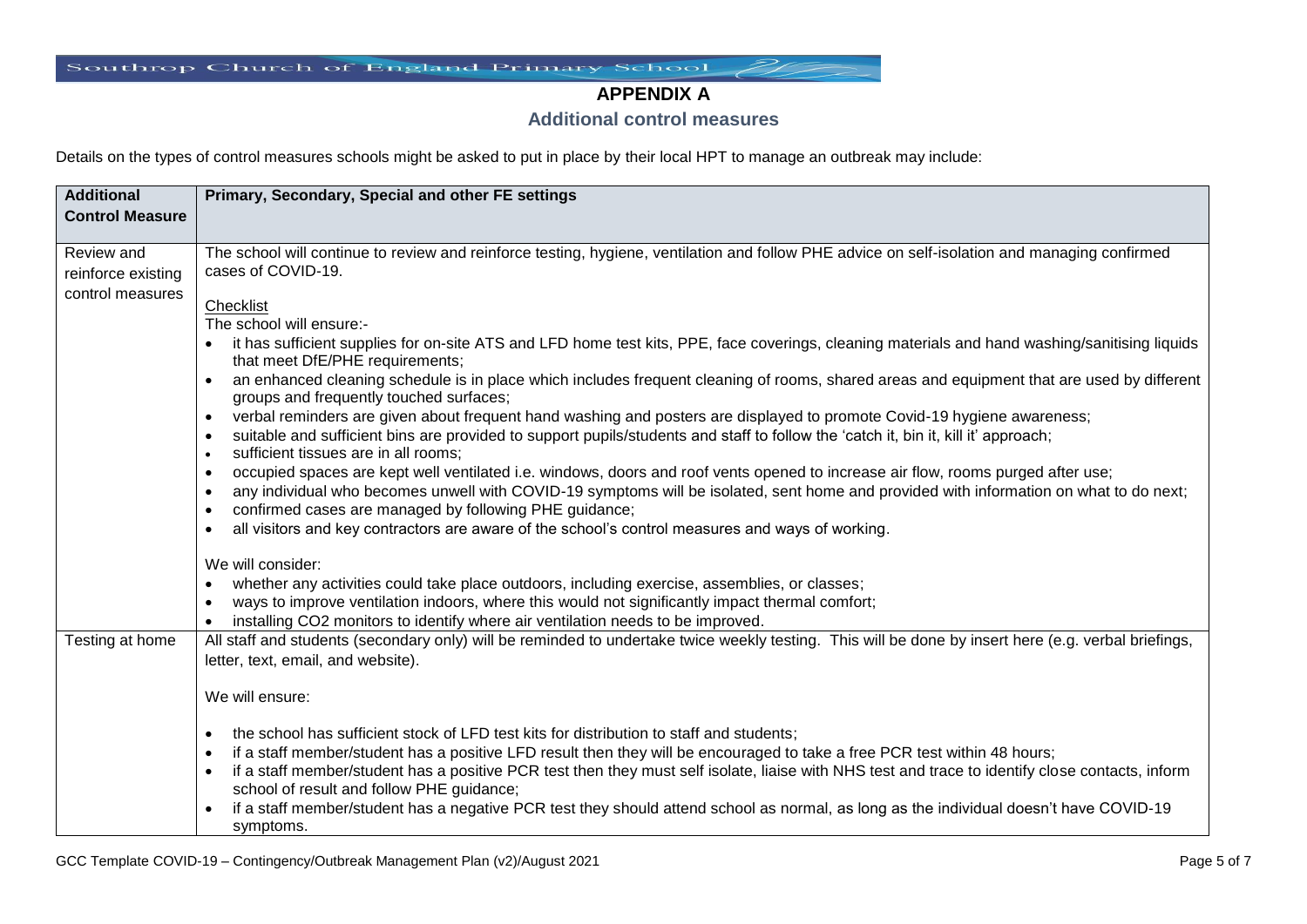|                                                     | Southrop Church of England Primary School                                                                                                                                                                                                                                                                                                                                                                                                                                                                                                                                                                  |
|-----------------------------------------------------|------------------------------------------------------------------------------------------------------------------------------------------------------------------------------------------------------------------------------------------------------------------------------------------------------------------------------------------------------------------------------------------------------------------------------------------------------------------------------------------------------------------------------------------------------------------------------------------------------------|
|                                                     | Individuals are not required to self-isolate if they live in the same household as someone with COVID-19, or are a close contact of someone with<br>COVID-19, and any of the following apply:<br>they are fully vaccinated<br>❖<br>❖ they are below the age of 18 years and 6 months<br>* they have taken part in or are currently part of an approved COVID-19 vaccine trial<br>they are not able to get vaccinated for medical reasons<br>❖<br>Instead, they will be contacted by NHS Test and Trace, informed they have been in close contact with a positive case and advised to take a PCR<br>test.   |
| Face coverings                                      | If recommended pupils, students, staff and visitors (unless exempt) will be directed to temporarily wear face coverings in school for two weeks in<br>the first instance, pending regular review:<br>when moving around indoor communal places where social distancing is difficult to maintain e.g. corridors, classrooms, dining areas; public<br>transport and dedicated transport to schools<br>check recommended timeframe with HPT i.e. two weeks in the first instance, pending regular review;                                                                                                     |
| Shielding                                           | Shielding can only be reintroduced by national government.<br>If recommended schools should:<br>identify staff on the shielded patient list (SPL)<br>$\bullet$<br>carry out an individual risk assessment;<br>$\bullet$<br>speak to individuals required to shield about additional protective measures in school;<br>$\bullet$<br>consider arrangements for home working or learning;<br>refer to employer guidance on clinically extremely vulnerable persons.                                                                                                                                           |
| <b>Bubbles</b><br>Residential<br>educational visits | It may become necessary to reintroduce bubbles and social distancing for a temporary period to reduce mixing between groups and the<br>decision will need to take account of detrimental impact on delivery of education.<br>visit leaders will consider carefully if the educational visit is still appropriate and safe;<br>$\bullet$<br>only pupils/students who are attending the school will go on an educational visit;<br>$\bullet$<br>schools will consult the health and safety guidance on educational visits when considering visits.<br>https://www.e-visit.co.uk/Gloucestershire/eVisit/Login |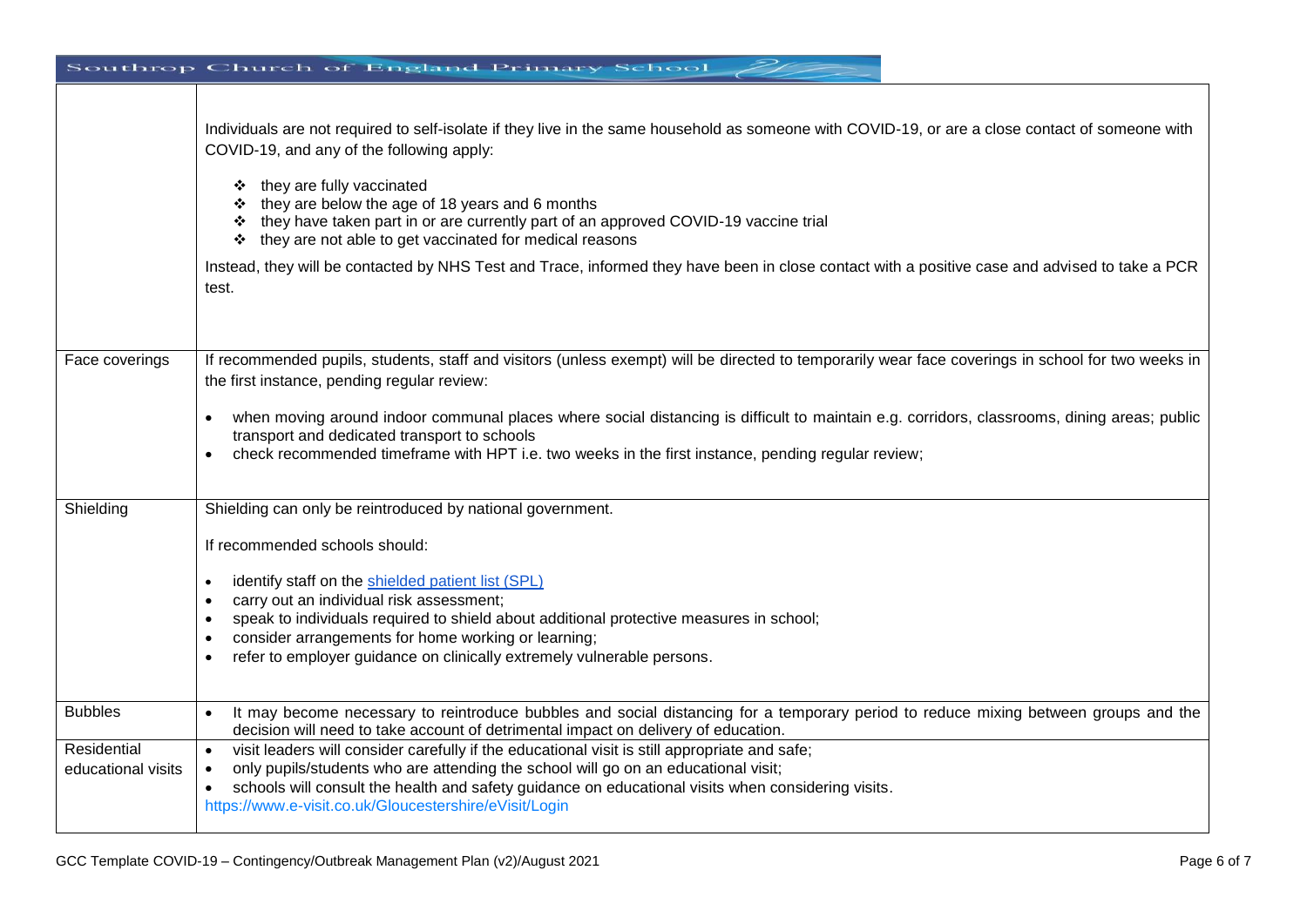|                            | Southrop Church of England Primary School                                                                                                                                                                                                                                                                                                        |
|----------------------------|--------------------------------------------------------------------------------------------------------------------------------------------------------------------------------------------------------------------------------------------------------------------------------------------------------------------------------------------------|
| Other measures             | If recommended, the school will limit:<br>residential educational visits;<br>$\bullet$<br>open days;<br>transition or taster days;                                                                                                                                                                                                               |
|                            | parents coming into school;<br>live performances in school.                                                                                                                                                                                                                                                                                      |
| Attendance<br>restrictions | If advised to temporarily limit attendance the school will stay open for:<br>vulnerable pupils and young people;<br>children of critical workers;<br>Reception, Year 1, Year 2 and Year 6;<br>year 10 and 11 students;<br>year 12 and 13 students (delete if not relevant);<br>any other students due to take external exams this academic year. |
|                            | If further restrictions are recommended, we will stay open for:<br>vulnerable pupils and young people;<br>children of critical workers.                                                                                                                                                                                                          |
| Remote learning            | If advised to temporarily limit attendance we will ensure that high-quality remote education is provided to all students not attending as outlined in<br>our (insert location of your remote learning plan(s), e.g. remote learning policy).                                                                                                     |
| Transport                  | In line with national government advice, the school will recommend face coverings are worn by students and staff (unless exempt) when using:<br>public transport<br>dedicated transport to school or college;<br>coach/minibus for trips.                                                                                                        |
|                            | The school will consult with transport providers to establish COVID safe practice and procedures are in place.                                                                                                                                                                                                                                   |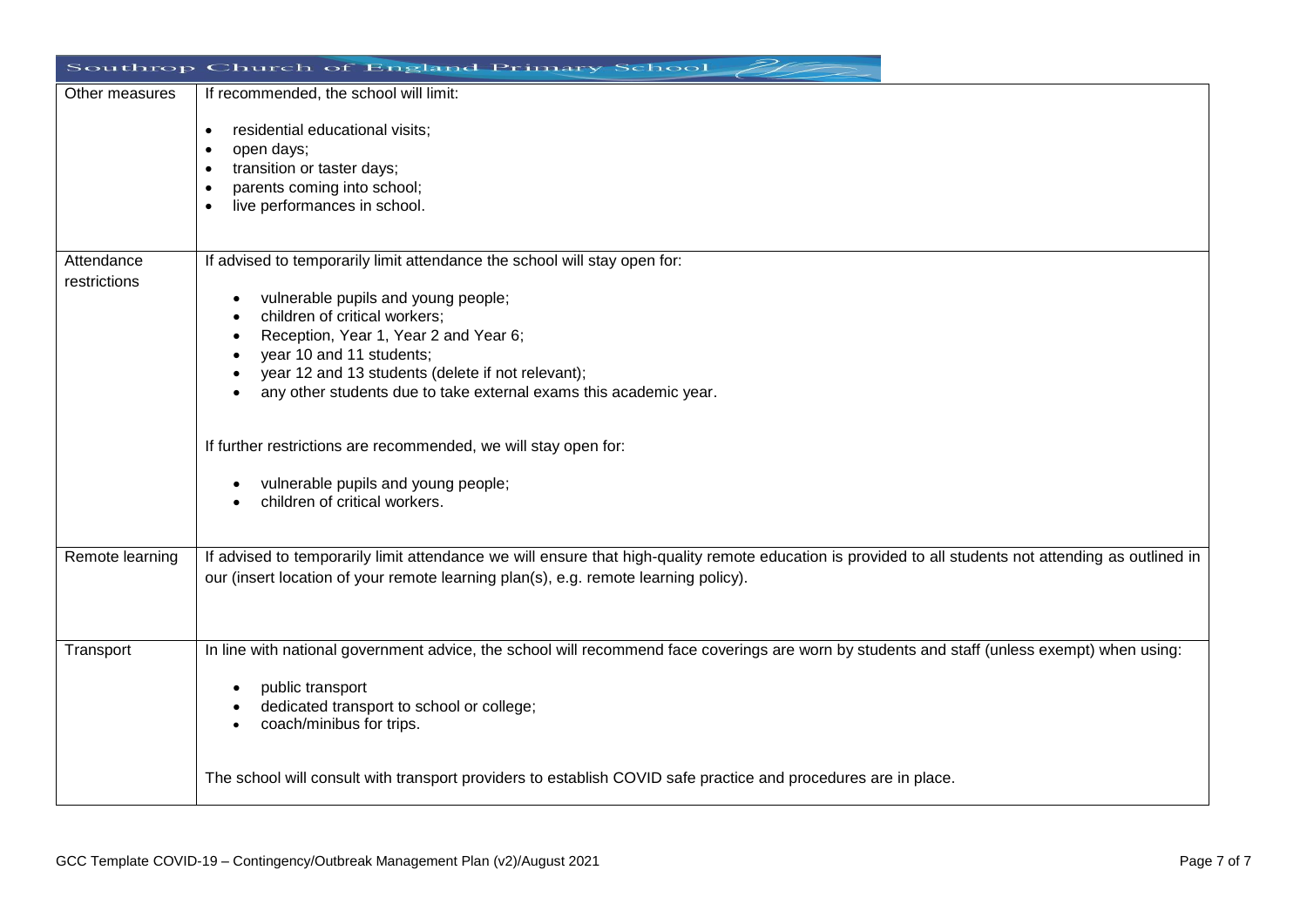|                                                                          | Southrop Church of England Primary School                                                                                                                                                                                                                                                                                                                                                                                                                                                            |
|--------------------------------------------------------------------------|------------------------------------------------------------------------------------------------------------------------------------------------------------------------------------------------------------------------------------------------------------------------------------------------------------------------------------------------------------------------------------------------------------------------------------------------------------------------------------------------------|
|                                                                          | https://www.gov.uk/government/publications/transport-to-school-and-other-places-of-education-autumn-term-2020/dedicated-transport-to-<br>schools-and-colleges-covid-19-operational-guidance                                                                                                                                                                                                                                                                                                          |
| School meals                                                             | The school will continue to prioritise meals or lunch parcels for pupils eligible for benefits-related free school meals while they are not attending<br>school because of COVID-19 isolation guidelines.                                                                                                                                                                                                                                                                                            |
| Wraparound<br>care/after school<br>clubs/other out of<br>school settings | The school will limit access to before and after-school activities and wraparound care during term time and the school holidays to those that need<br>it most.                                                                                                                                                                                                                                                                                                                                       |
|                                                                          | We will communicate to students/staff/parents/providers that will be eligible to attend once the restrictions are confirmed.                                                                                                                                                                                                                                                                                                                                                                         |
| Education<br>workforce                                                   | Should restrictions on student attendance be needed, school leaders will determine the workforce required onsite and if it is appropriate for some<br>staff to work remotely. The school will have regard to the Employer guidance on Clinically Extremely Vulnerable people.                                                                                                                                                                                                                        |
| Safeguarding                                                             | The school will aim to have a trained DSL or deputy DSL on site wherever possible<br>if the DSL (or deputy) can't be on site, they can be contacted remotely by email mdavies@southrop.gloucs.sch.uk<br>if the DSL (or deputy) is unavailable, we will share a DSL with Hatherop Primary. Their DSL can be contacted by email<br>head@hatherop.gloucs.sch.uk.<br>On occasions where there is no DSL or deputy on site, Jennie Tipple will take responsibility for coordinating safeguarding on site. |
| Large numbers<br>out of school                                           | When a large number of students need to go home and isolate, the school will:<br>communicate with students/staff/parents/carers by email, text, updates to website;<br>liaise with home and transport providers to organise travel plans to get students home;<br>provide students with computer equipment;<br>deliver high quality home learning package;<br>ensure procedures in place to maintain contact and welfare checks.                                                                     |